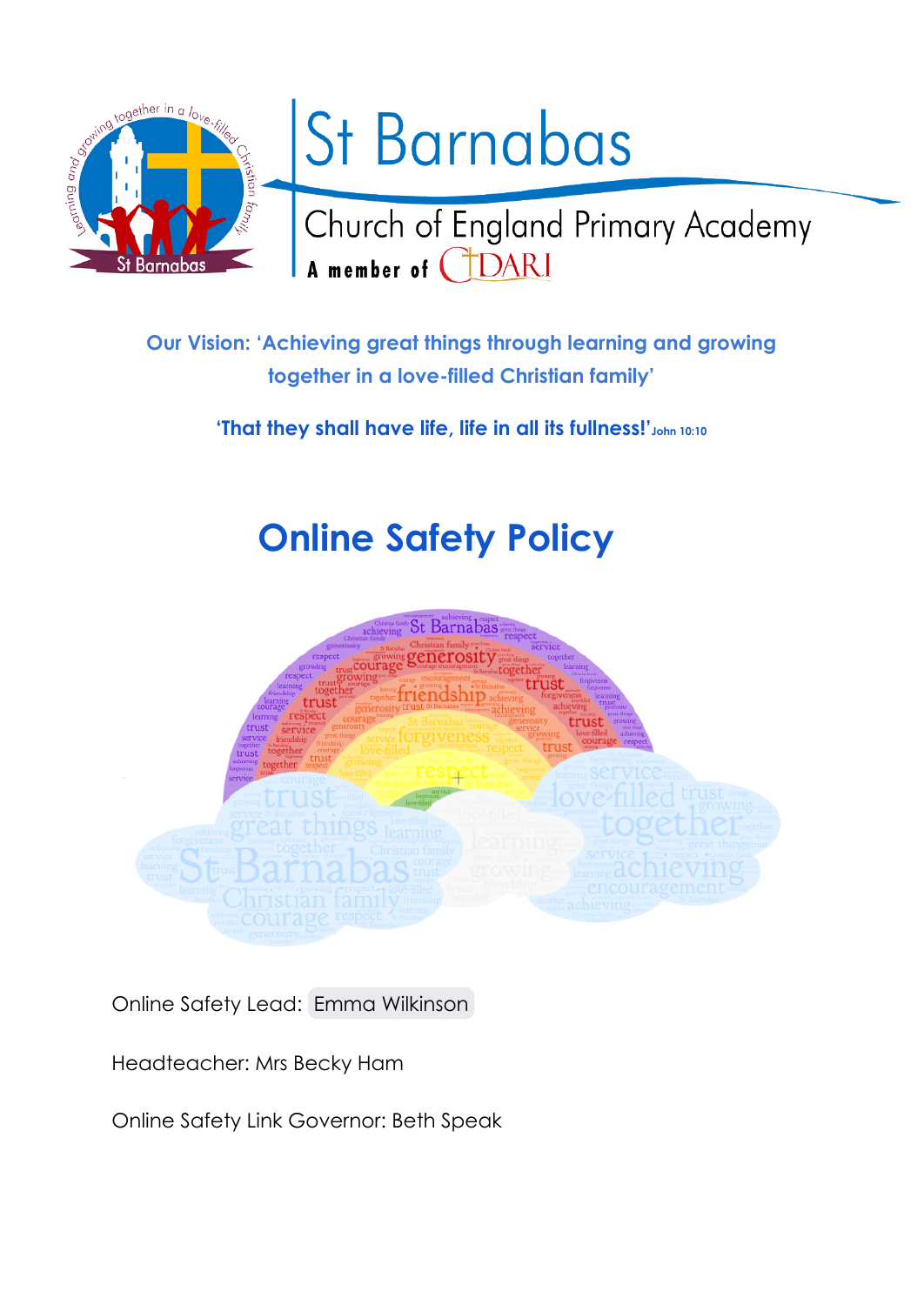#### **1. Aims**

St Barnabas CE Primary Academy aims to:

- Have robust processes in place to ensure the online safety of pupils, staff, volunteers and governors
- Deliver an effective approach to online safety, which empowers us to protect and educate the whole school community in its use of technology, including mobile and smart technology (which we refer to as 'mobile phones')
- Establish clear mechanisms to identify, intervene and escalate an incident, where appropriate

#### **The 4 key categories of risk**

Our approach to online safety is based on addressing the following categories of risk:

- 1. Content being exposed to illegal, inappropriate or harmful content, such as pornography, fake news, racism, misogyny, self-harm, suicide, anti-Semitism, radicalisation and extremism
- 2. Contact being subjected to harmful online interaction with other users, such as peer-to-peer pressure, commercial advertising and adults posing as children or young adults with the intention to groom or exploit them for sexual, criminal, financial or other purposes
- 3. Conduct personal online behaviour that increases the likelihood of, or causes, harm, such as making, sending and receiving explicit images (e.g. consensual and non-consensual sharing of nudes and semi-nudes and/or pornography), sharing other explicit images and online bullying; and
- 4. Commerce risks such as online gambling, inappropriate advertising, phishing and/or financial scam

# **2. Legislation and guidance**

This policy is based on the Department for Education's (DfE) statutory safeguarding guidance, Keeping Children Safe in [Education,](https://www.gov.uk/government/publications/keeping-children-safe-in-education--2) and its advice for schools on: [Teaching](https://www.gov.uk/government/publications/teaching-online-safety-in-schools) online safety in schools, [Preventing](https://www.gov.uk/government/publications/preventing-and-tackling-bullying) and tackling bullying an[d](https://www.gov.uk/government/publications/preventing-and-tackling-bullying) [cyber-bullying:](https://www.gov.uk/government/publications/preventing-and-tackling-bullying) advice for headteachers and school staff, [Relationships](https://www.gov.uk/government/publications/relationships-education-relationships-and-sex-education-rse-and-health-education) and sex [education](https://www.gov.uk/government/publications/relationships-education-relationships-and-sex-education-rse-and-health-education) and Searching, screening and [confiscation](https://www.gov.uk/government/publications/searching-screening-and-confiscation)

It also refers to the DfE's guidance on protecting children from [radicalisation](https://www.gov.uk/government/publications/protecting-children-from-radicalisation-the-prevent-duty).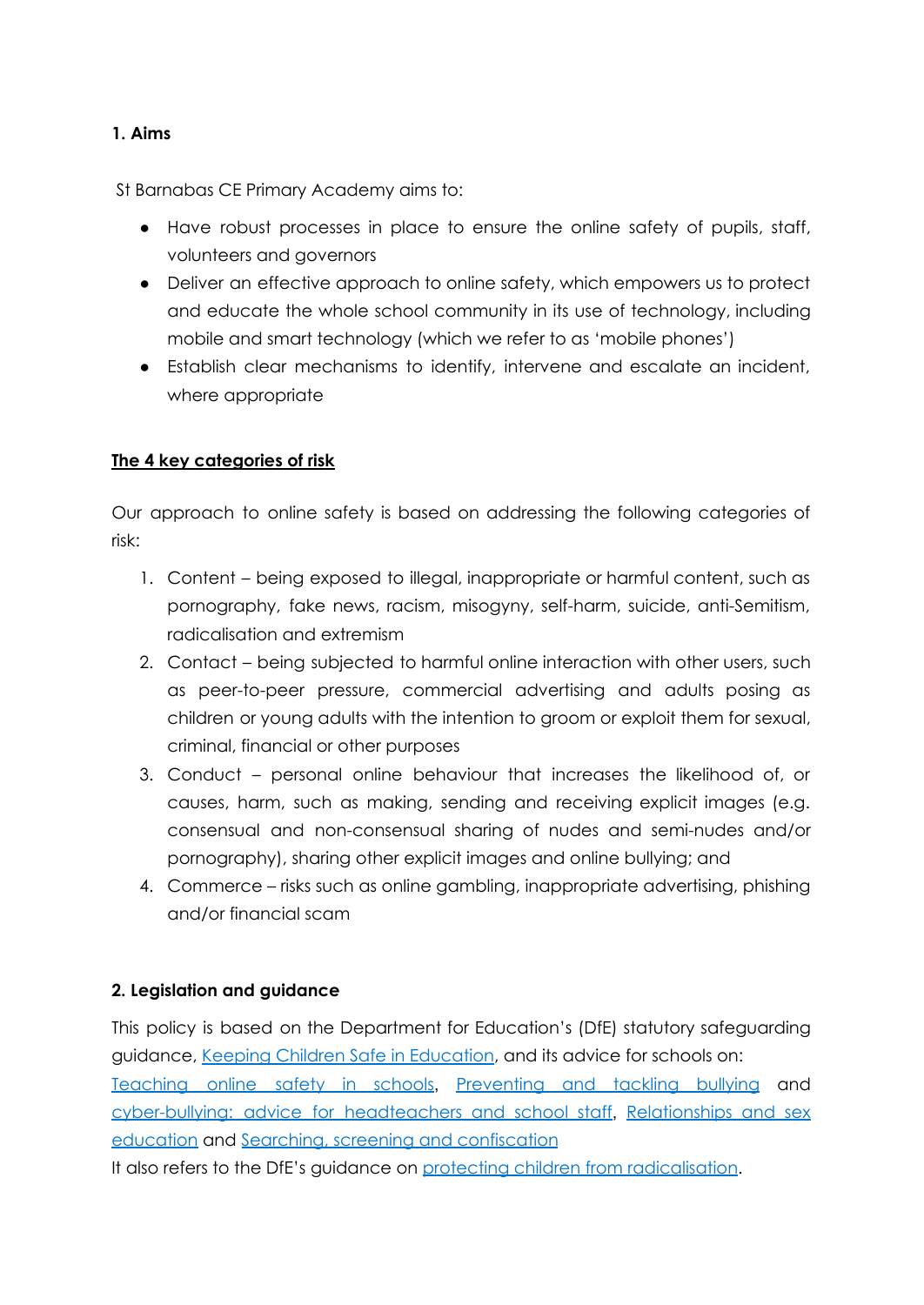It reflects existing legislation, including but not limited to the [Education](https://www.legislation.gov.uk/ukpga/1996/56/contents) Act 1996 (as amended), the Education and [Inspections](https://www.legislation.gov.uk/ukpga/2006/40/contents) Act 2006 and the [Equality](https://www.legislation.gov.uk/ukpga/2010/15/contents) Act 2010. In addition, it reflects the **[Education](http://www.legislation.gov.uk/ukpga/2011/21/contents/enacted) Act 2011**, which has given teachers stronger powers to tackle cyber-bullying by, if necessary, searching for and deleting inappropriate images or files on pupils' electronic devices where they believe there is a 'good reason' to do so. The policy also takes into account the National Curriculum computing programmes of study.

#### **3. Roles and responsibilities**

#### **3.1 The local governing committee**

The local governing committee has overall responsibility for monitoring this policy and holding the headteacher to account for its implementation. The governing board will discuss online safety, and monitor online safety logs (which will be recorded on my concern) as provided by the deputy safeguarding lead. The link governor will oversee online safety.

All governors will:

- Ensure that they have read and understand this policy
- Agree and adhere to the terms on acceptable use of the school's ICT systems and the internet (see ICT Acceptable use policy)
- Ensure that, where necessary, teaching about safeguarding, including online safety, is adapted for vulnerable children, victims of abuse and some pupils with SEND because of the importance of recognising that a 'one size fits all' approach may not be appropriate for all children in all situations, and a more personalised or contextualised approach may often be more suitable

# **3.2 The headteacher**

The headteacher is responsible for ensuring that staff understand this policy, and that it is being implemented consistently throughout the school.

# **3.3 The designated safeguarding lead and the designated deputy safeguarding leads**

Details of the school's DSL (and two deputy DSL's) are set out in our child protection and safeguarding policy and on our school website <https://www.stbarnabasdarwen.co.uk/key-information/safeguarding>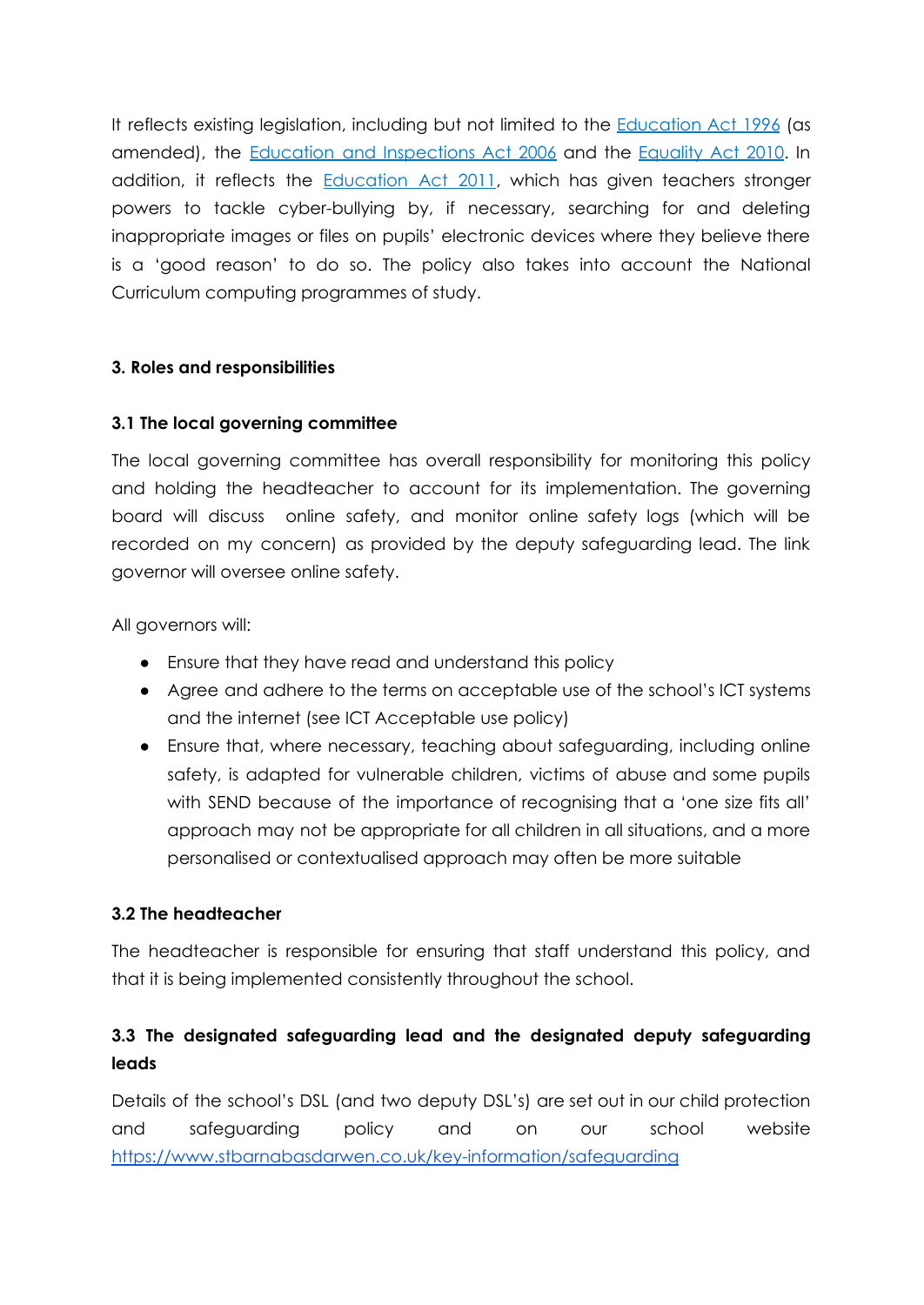The DSL and Deputy DSL's takes responsibility for online safety in school, in particular:

- Ensuring that staff understand this policy and that it is being implemented consistently throughout the school
- Working with the headteacher, ICT manager and other staff, as necessary, to address any online safety issues or incidents
- Managing all online safety issues and incidents in line with the school child protection policy
- Ensuring that any online safety incidents are logged (on my concern) and dealt with appropriately in line with this policy
- Ensuring that any incidents of cyber-bullying are logged on my concern and dealt with appropriately in line with the school behaviour policy and safeguarding policy.
- Updating and delivering staff training on online safety (logged on Every)
- Liaising with other agencies and/or external services if necessary
- Providing regular reports on online safety in school to the headteacher and/or governing board

# **3.4 The ICT manager**

The ICT manager is responsible for:

- Putting in place an appropriate level of security protection procedures, such as filtering and monitoring systems, which are reviewed and updated on a regular basis to assess effectiveness and ensure pupils are kept safe from potentially harmful and inappropriate content and contact online while at school, including terrorist and extremist material
- Ensuring that the school's ICT systems are secure and protected against viruses and malware, and that such safety mechanisms are updated regularly
- Conducting a full security check and monitor the school's ICT systems
- Blocking access to potentially dangerous sites and, where possible, preventing the downloading of potentially dangerous files
- Ensuring that any incidents of cyber-bullying are reported to the DSL or deputy DSL's

# **3.5 All staff and volunteers**

All staff, including contractors and agency staff, and volunteers are responsible for:

● Maintaining an understanding of this policy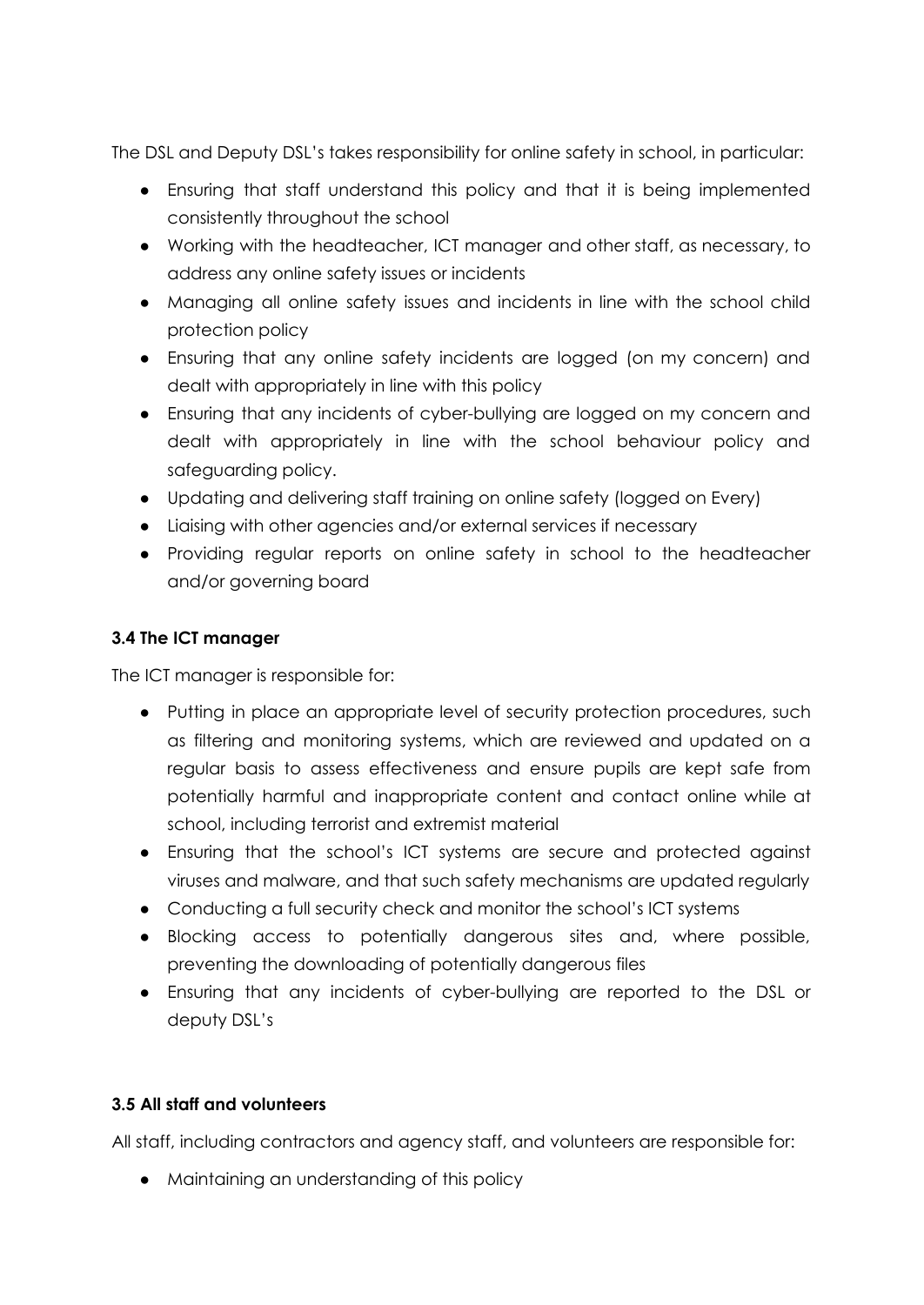- Implementing this policy consistently
- Agreeing and adhering to the terms on acceptable use of the school's ICT systems (see ICT Acceptable use policy), and ensuring that pupils follow the school's terms on acceptable use (by signing the home school agreement)
- Working with the DSL's to ensure that any online safety incidents are logged (on my concern) and dealt with appropriately in line with this policy
- Ensuring that any incidents of cyber-bullying are dealt with appropriately and logged onto myconcern
- Responding appropriately to all reports and concerns about sexual violence and/or harassment, both online and offline and maintaining an attitude of 'it could happen here'

# **3.6 Parents**

Parents are expected to:

- Notify a member of staff or the headteacher of any concerns or queries regarding this policy
- Ensure their child has read, understood and agreed to the terms on acceptable use of the school's ICT systems and internet (on the home school agreement via a google form)
- Parents can seek further guidance on keeping children safe online from the following organisations and websites:
	- What are the issues? UK Safer [Internet](https://www.saferinternet.org.uk/advice-centre/parents-and-carers/what-are-issues) Centre
	- Hot topics Childnet [International](http://www.childnet.com/parents-and-carers/hot-topics)
	- Parent resource sheet Childnet [International](https://www.childnet.com/resources/parents-and-carers-resource-sheet)
	- Healthy relationships [Disrespect](https://www.disrespectnobody.co.uk/) Nobody

# **3.7 Visitors and members of the community**

Visitors and members of the community who use the school's ICT systems or internet will be made aware of this policy, when relevant, and expected to read and follow it.

# **4. Educating pupils about online safety**

Pupils will be taught about online safety as part of the curriculum. It is also taken from the guidance on [relationships](https://www.gov.uk/government/publications/relationships-education-relationships-and-sex-education-rse-and-health-education) education, relationships and sex education (RSE) and health [education.](https://www.gov.uk/government/publications/relationships-education-relationships-and-sex-education-rse-and-health-education)

All schools have to teach:

[Relationships](https://schoolleaders.thekeysupport.com/uid/8b76f587-7bf6-4994-abf0-43850c6e8d73/) education and health education in primary schools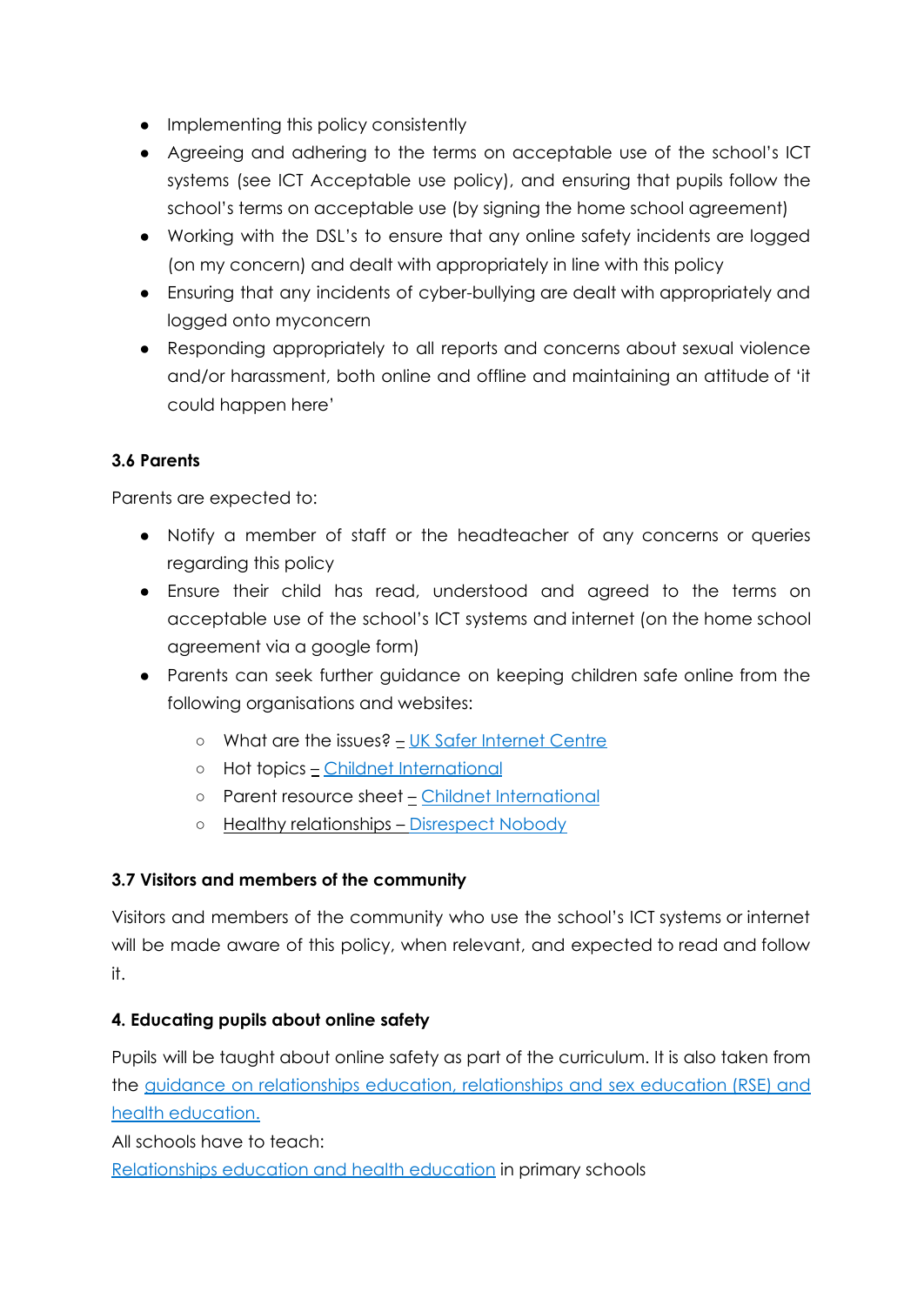In Key Stage 1, pupils will be taught to:

- Use technology safely and respectfully, keeping personal information private
- Identify where to go for help and support when they have concerns about content or contact on the internet or other online technologies

Pupils in Key Stage 2 will be taught to:

- Use technology safely, respectfully and responsibly
- Recognise acceptable and unacceptable behaviour
- Identify a range of ways to report concerns about content and contact

By the end of primary school, pupils will know:

- That people sometimes behave differently online, including by pretending to be someone they are not
- That the same principles apply to online relationships as to face-to-face relationships, including the importance of respect for others online including when we are anonymous
- The rules and principles for keeping safe online, how to recognise risks, harmful content and contact, and how to report them
- How to critically consider their online friendships and sources of information including awareness of the risks associated with people they have never met
- How information and data is shared and used online
- What sorts of boundaries are appropriate in friendships with peers and others (including in a digital context)
- How to respond safely and appropriately to adults they may encounter (in all contexts, including online) whom they do not know

The safe use of social media and the internet will also be covered in Computing and PSHE lessons.

If appropriate, teaching about safeguarding, including online safety, will be adapted for vulnerable children, victims of abuse and some pupils with SEND.

# **5. Educating parents about online safety**

St Barnabas CE Primary Academy will raise parents' awareness of internet safety on Class Dojo, and in information via our website <https://www.stbarnabasdarwen.co.uk/parents/useful-links/online-safety>. This policy will also be shared with parents. If parents have any queries or concerns in relation to online safety, these should be raised in the first instance with the headteacher and/or the Deputy DSL's.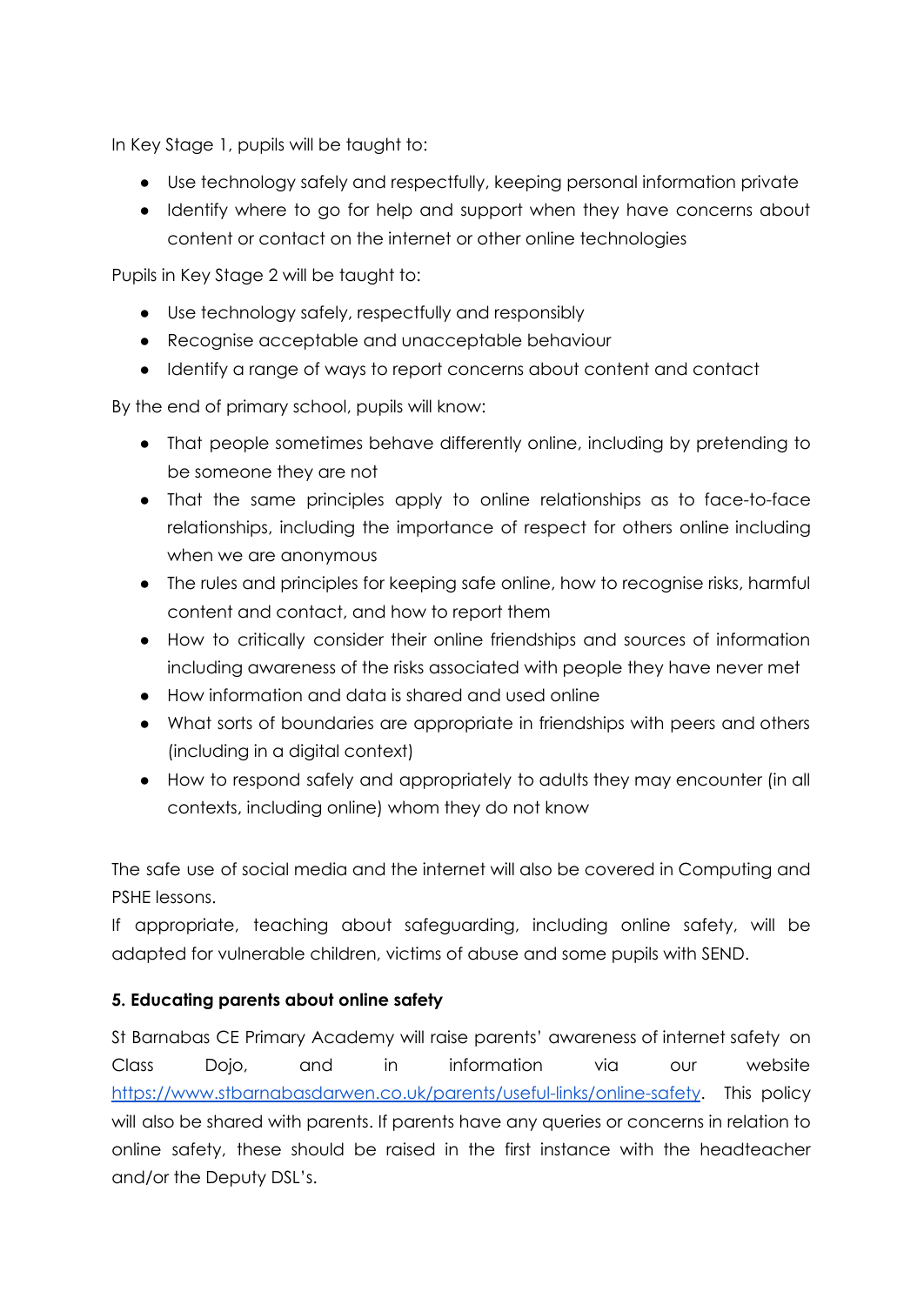Concerns or queries about this policy can be raised with any member of staff or the headteacher.

# **6. Cyber-bullying**

#### **6.1 Definition**

Cyber-bullying takes place online, such as through social networking sites, messaging apps or gaming sites. Like other forms of bullying, it is the repetitive, intentional harming of one person or group by another person or group, where the relationship involves an imbalance of power. (See also the school behaviour policy)

#### **6.2 Preventing and addressing cyber-bullying**

To help prevent cyber-bullying, we will ensure that pupils understand what it is and what to do if they become aware of it happening to them or others. We will ensure that pupils know how they can report any incidents and are encouraged to do so, including where they are a witness rather than the victim.

The school will actively discuss cyber-bullying with pupils, explaining the reasons why it occurs, the forms it may take and what the consequences can be. Class teachers will use aspects of the curriculum to cover cyber-bullying. This includes during personal, social, health and economic (PSHE) education lessons.

All staff, governors and volunteers (where appropriate) receive training on cyber-bullying, its impact and ways to support pupils, as part of safeguarding training (recorded on Every).

In relation to a specific incident of cyber-bullying, the school will follow the processes set out in the school behaviour policy. Where illegal, inappropriate or harmful material has been spread among pupils, the school will use all reasonable endeavours to ensure the incident is contained. The DSL will consider whether the incident should be reported to the police if it involves illegal material, and will work with external services if it is deemed necessary to do so.

#### **6.3 Examining electronic devices**

School staff have the specific power under the Education and Inspections Act 2006 (which has been increased by the Education Act 2011) to search for and, if necessary, delete inappropriate images or files on pupils' electronic devices, including mobile phones, iPads and other tablet devices, where they believe there is a 'good reason' to do so. Any devices that are brought into school are locked away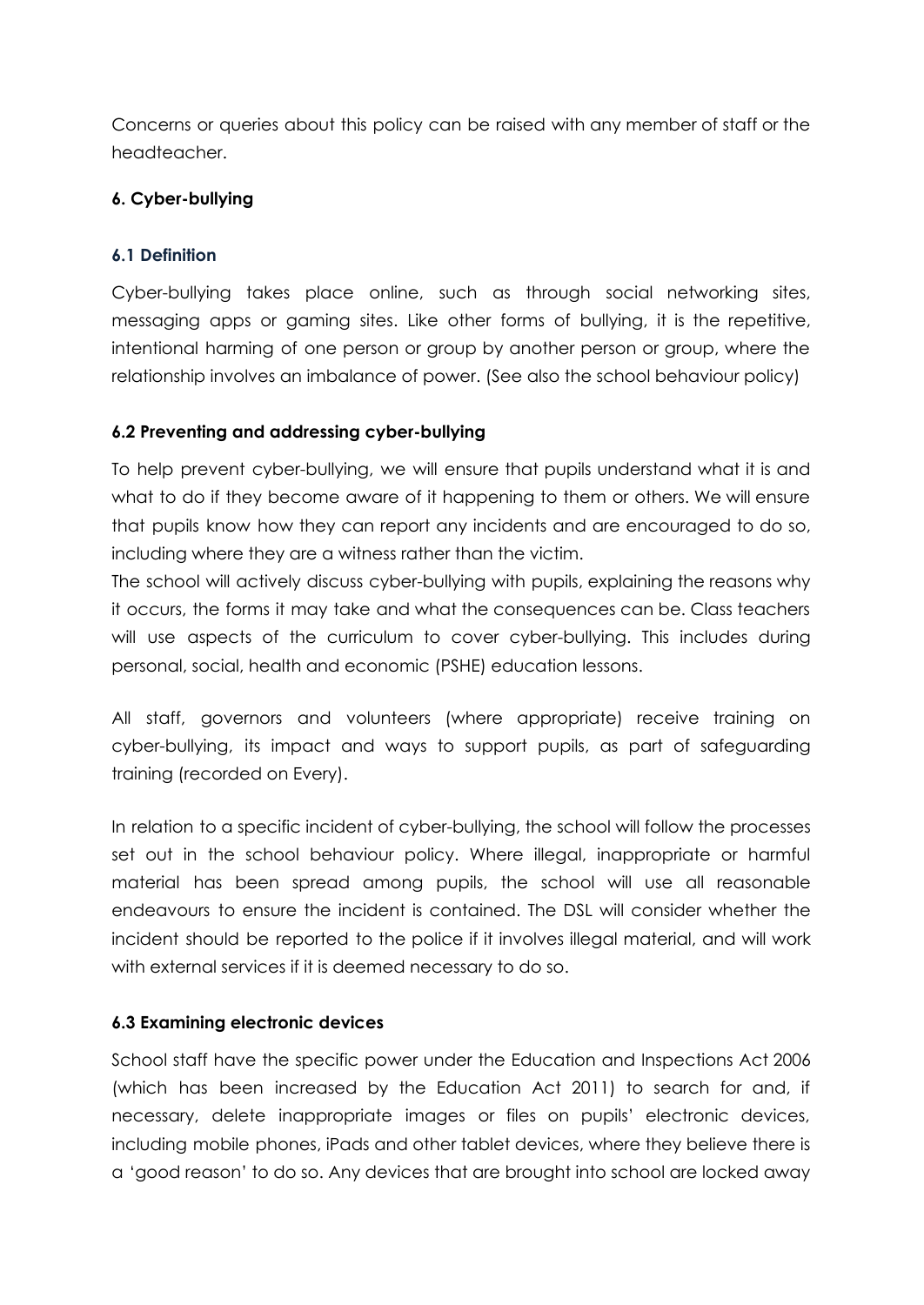and children do not have access to them throughout the school day.

When deciding whether there is a good reason to examine or erase data or files on an electronic device, staff must reasonably suspect that the data or file in question has been, or could be, used to:

- Cause harm, and/or
- Disrupt teaching, and/or
- Break any of the school rules

If inappropriate material is found on the device, it is up to the staff member in conjunction with the DSL or other member of the senior leadership team to decide whether they should:

- Delete that material, or
- Retain it as evidence (of a criminal offence or a breach of school discipline), and/or
- Report it to the police\*

\* Staff may also confiscate devices for evidence to hand to the police, if a pupil discloses that they are being abused and that this abuse includes an online element.

Any searching of pupils will be carried out in line with:

- The DfE's latest guidance on screening, searching and [confiscation](https://www.gov.uk/government/publications/searching-screening-and-confiscation)
- UKCIS guidance on sharing nudes and [semi-nudes:](https://www.gov.uk/government/publications/sharing-nudes-and-semi-nudes-advice-for-education-settings-working-with-children-and-young-people) advice for education settings working with [children](https://www.gov.uk/government/publications/sharing-nudes-and-semi-nudes-advice-for-education-settings-working-with-children-and-young-people) and young people

Any complaints about searching for or deleting inappropriate images or files on pupils' electronic devices will be dealt with through the school complaints procedure.

# **7. Acceptable use of the internet in school**

All pupils, parents, staff, volunteers and governors are expected to sign an agreement regarding the acceptable use of the school's ICT systems and the internet (see ICT Acceptable use policy and home school agreement).

Use of the school's internet must be for educational purposes only, or for the purpose of fulfilling the duties of an individual's role.

The ICT Manager will monitor the websites visited by pupils, staff, volunteers, governors and visitors (where relevant) to ensure they comply with the above.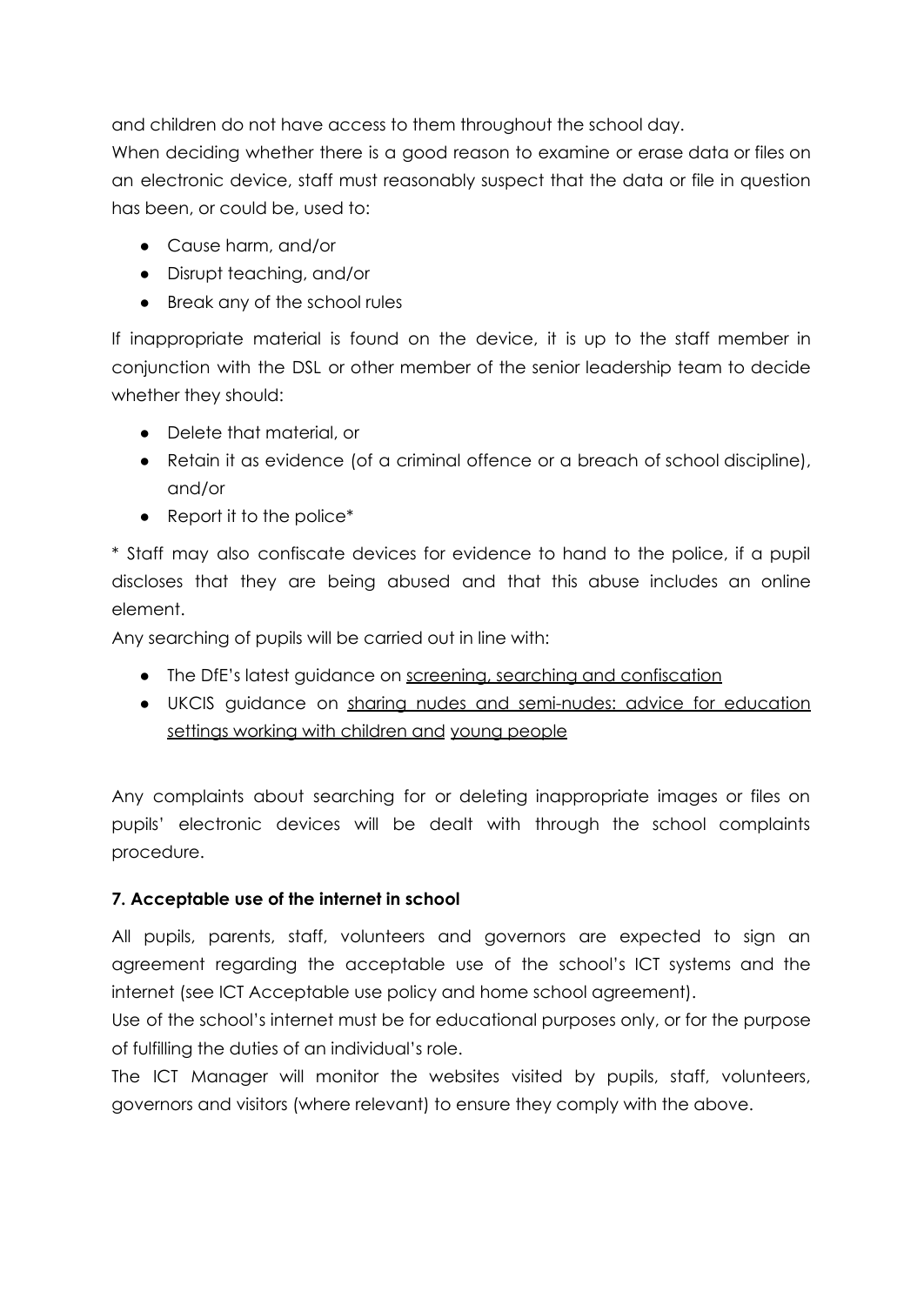#### **8. Staff using work devices outside school**

All staff members will take appropriate steps to ensure their devices remain secure. At St Barnabas, we use Google drive to ensure documents remain in a safe online space. Steps that need to be taken include, but are not limited to:

- Keeping the device password-protected strong passwords are at least 8 characters, with a combination of upper and lower-case letters, numbers and special characters (e.g. asterisk or currency symbol
- Making sure the device locks if left inactive for a period of time
- Not sharing the device among family or friends

Staff members must not use the device in any way which would violate the school's terms of acceptable use.

Work devices must be used solely for work activities.

If staff have any concerns over the security of their device, they must seek advice from the ICT Manager or DSL and Deputy DSL's.

# **9. How the school will respond to issues of misuse**

Where a pupil misuses the school's ICT systems or internet, incidents are recorded on my concern and the safeguarding leads are notified. The action taken will depend on the individual circumstances, nature and seriousness of the specific incident, and will be proportionate.

Where a staff member misuses the school's ICT systems or the internet, or misuses a personal device where the action constitutes misconduct, the matter will be dealt with in accordance with the (ICT acceptable use policy). The action taken will depend on the individual circumstances, nature and seriousness of the specific incident. The academy trust and school will consider whether incidents which involve illegal activity or content, or otherwise serious incidents, should be reported to the police.

#### **10. Training**

All new staff members will receive training, as part of their induction, on safe internet use and online safeguarding issues including cyber-bullying and the risks of online radicalisation.

All staff members will receive refresher training at least once each academic year as part of safeguarding training, as well as relevant updates as required (for example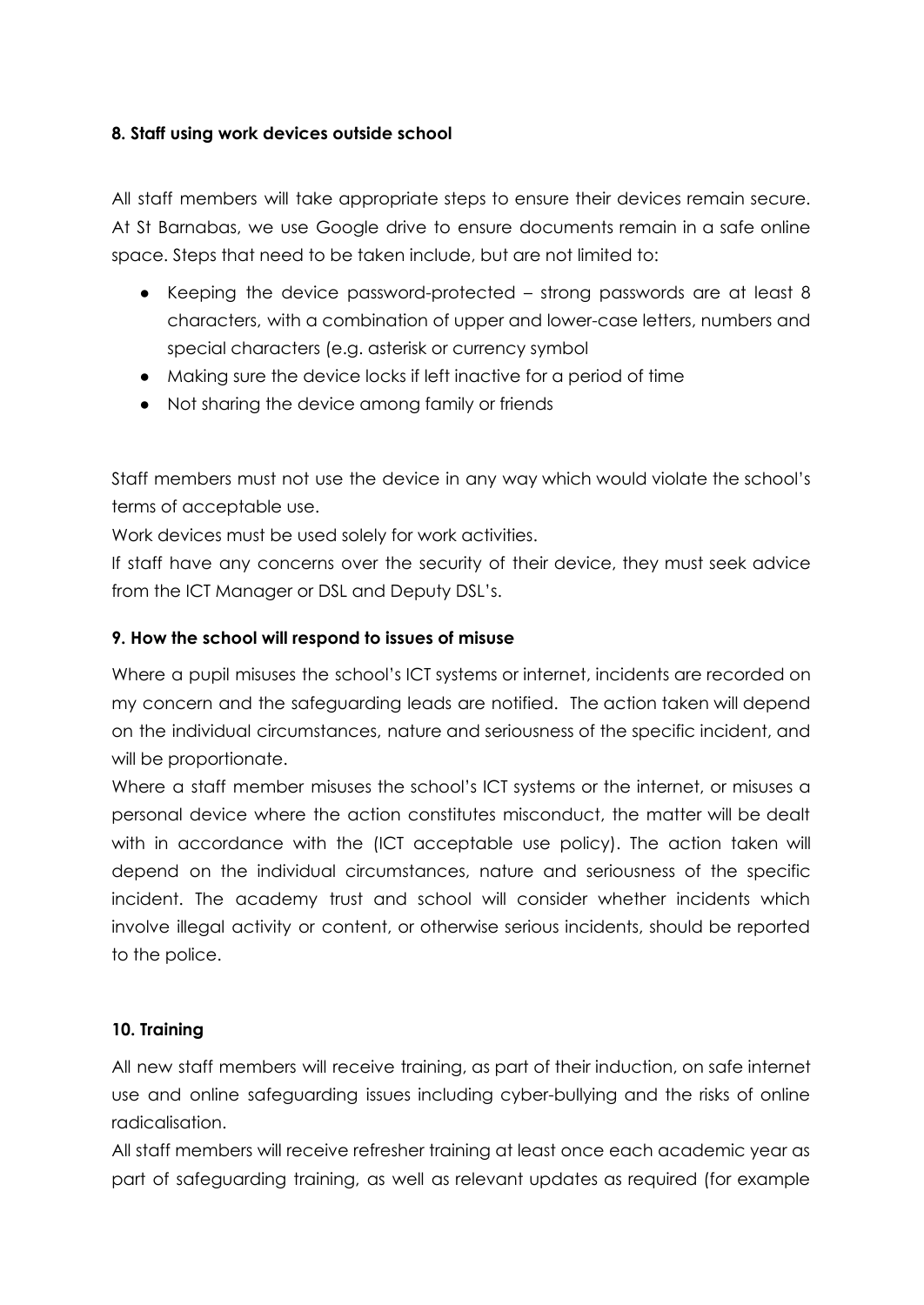through emails, e-bulletins and staff meetings). Staff are also directed to our online safety page on our school website.

By way of this training, all staff will be made aware that:

Technology is a significant component in many safeguarding and wellbeing issues, and that children are at risk of online abuse

Children can abuse their peers online through:

- Abusive, harassing, and misogynistic messages
- Non-consensual sharing of indecent nude and semi-nude images and/or videos, especially around chat groups
- Sharing of abusive images and pornography, to those who don't want to receive such content

Physical abuse, sexual violence and initiation/hazing type violence can all contain an online element

Training will also help staff:

- develop better awareness to assist in spotting the signs and symptoms of online abuse
- develop the ability to ensure pupils can recognise dangers and risks in online activity and can weigh the risks up
- develop the ability to influence pupils to make the healthiest long-term choices and keep them safe from harm in the short term

The DSL and deputy DSL's will undertake child protection and safeguarding training, which will include online safety, at least every 2 years. They will also update their knowledge and skills on the subject of online safety at regular intervals, and at least annually.

Governors will receive training on safe internet use and online safeguarding issues as part of their safeguarding training.

Volunteers will receive appropriate training and updates, if applicable.

More information about safeguarding training is set out in our safeguarding and child protection policy.

# **11. Monitoring arrangements**

All staff log behaviour and safeguarding issues related to online safety on my concern. This is then monitored by the DSL and deputy DSL's.

This policy will be reviewed every year by the online safety leader. At every review, the policy will be shared with the governing board.